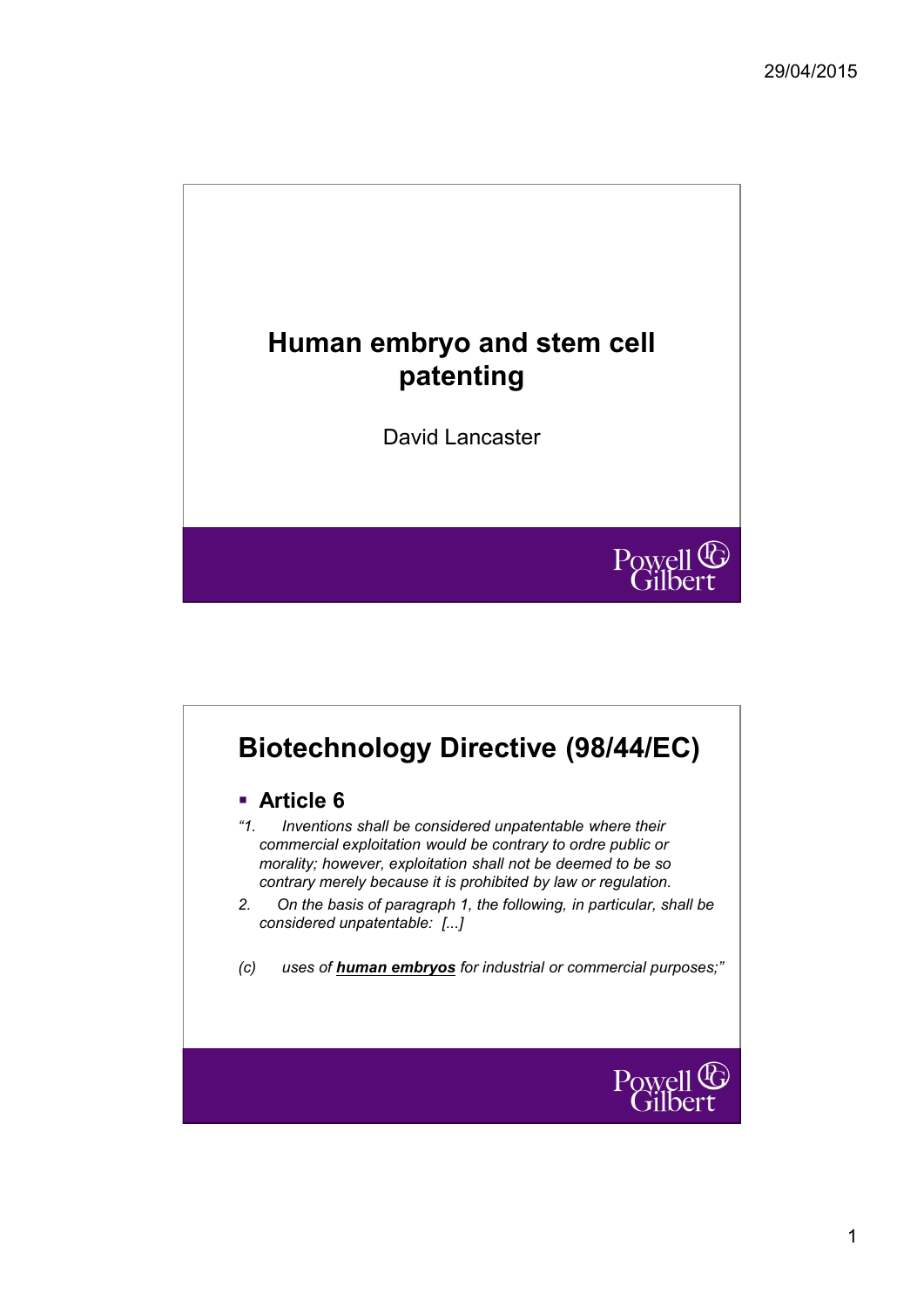# **European Patent Convention**

### **Art 53(a) – EPC**

*"European patents shall not be granted in respect of:*

*(a) inventions the commercial exploitation of which would be contrary to "ordre public" or morality; such exploitation shall not be deemed to be so contrary merely because it is prohibited by law or regulation in some or all of the Contracting States;"*

#### **Rule 28(c) – Implementing Regulations**

- *"Under Article 53(a), European patents shall not be granted in respect of biotechnological inventions which, in particular, concern the following: [...]*
- *(c) uses of human embryos for industrial or commercial purposes;"*



# **What is a 'human embryo'?**

- **EPC**
	- *WARF* (G2/06)
- **Biotechnology Directive** 
	- *Brüstle* (C-34/10)
	- *International Stem Cell Corporation* (C-364/13)

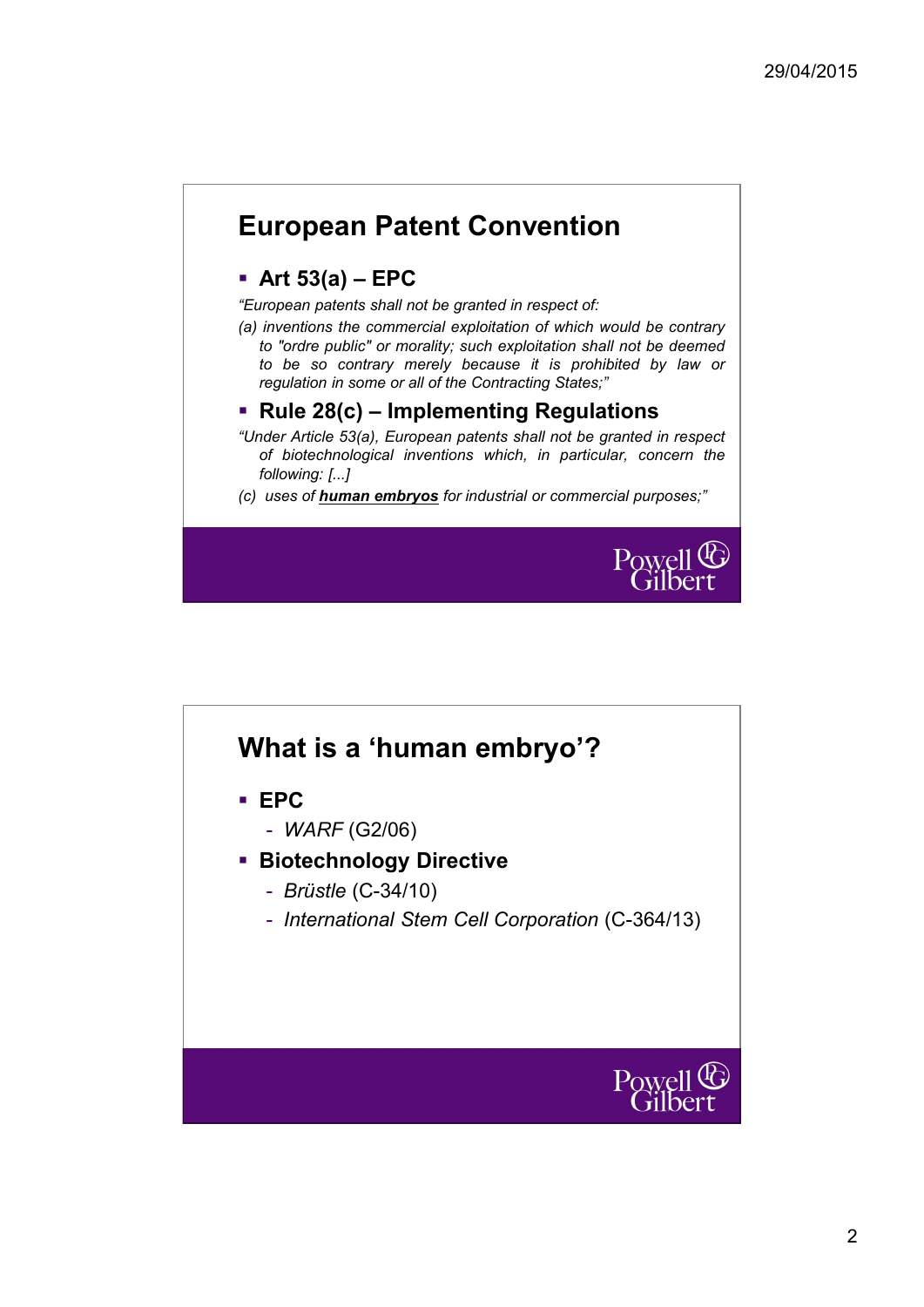

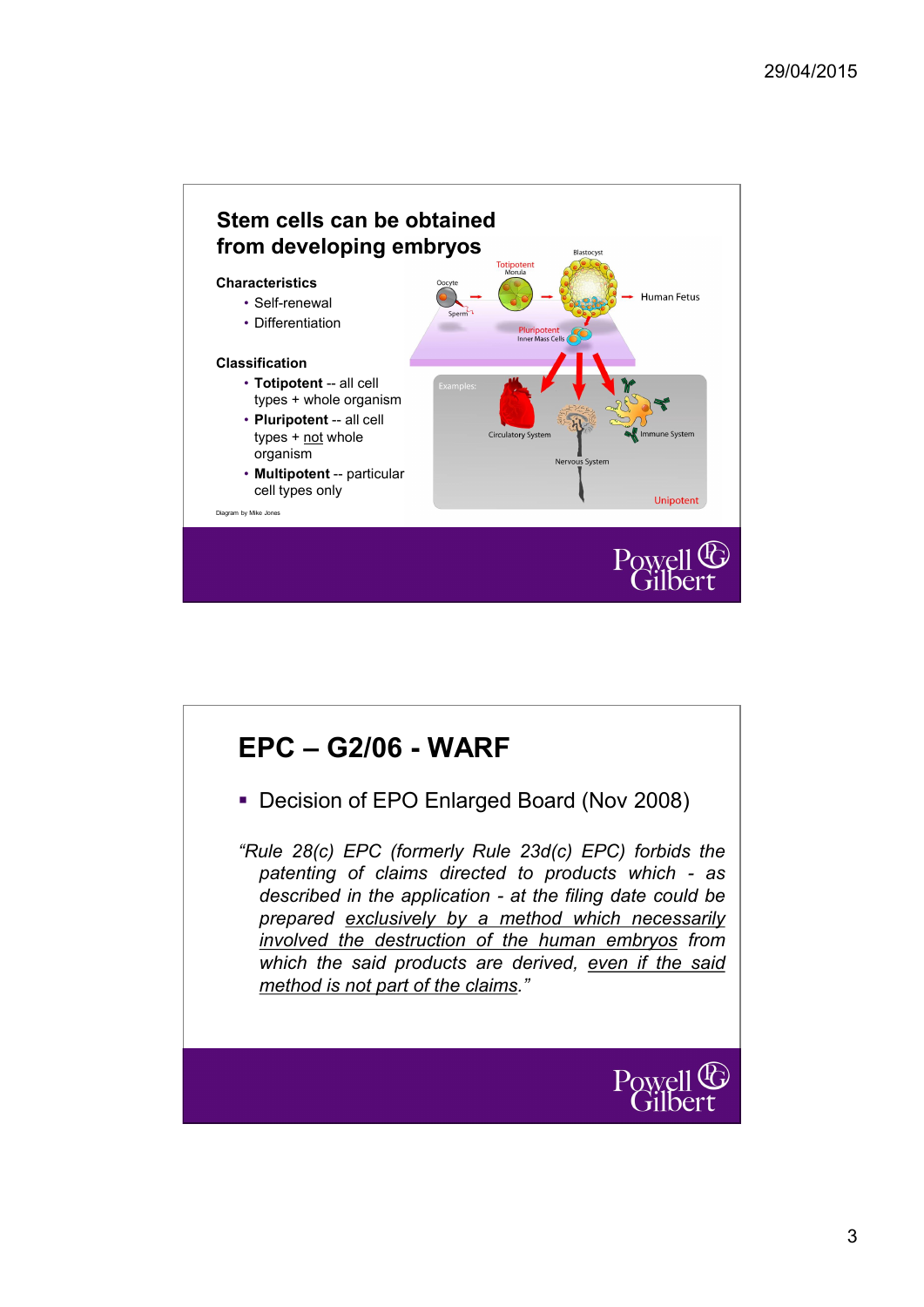# **Biotech Directive – Brüstle (C-34/10)**

- Decision of CJEU (18 October 2011)
- Court decided that "human embryo" includes:
	- i. Fertilised human ovum
	- ii. Non-fertilised human ovum + transplanted adult cell nucleus
	- iii. Non-fertilised human ovum stimulated to divide by parthenogenesis
- Reason: *"capable of commencing the process of development of a human being"*



# **Biotech Directive – Brüstle (C-34/10) Exclusion applies:** - where patent requires "*the prior destruction of human embryos or their use as base material*' - *'even if the description of the technical teaching claimed does not refer to the use of human embryos."* **Exclusion does not apply to:** - *"use for therapeutic or diagnostic purposes which is applied to the human embryo and is useful to it"*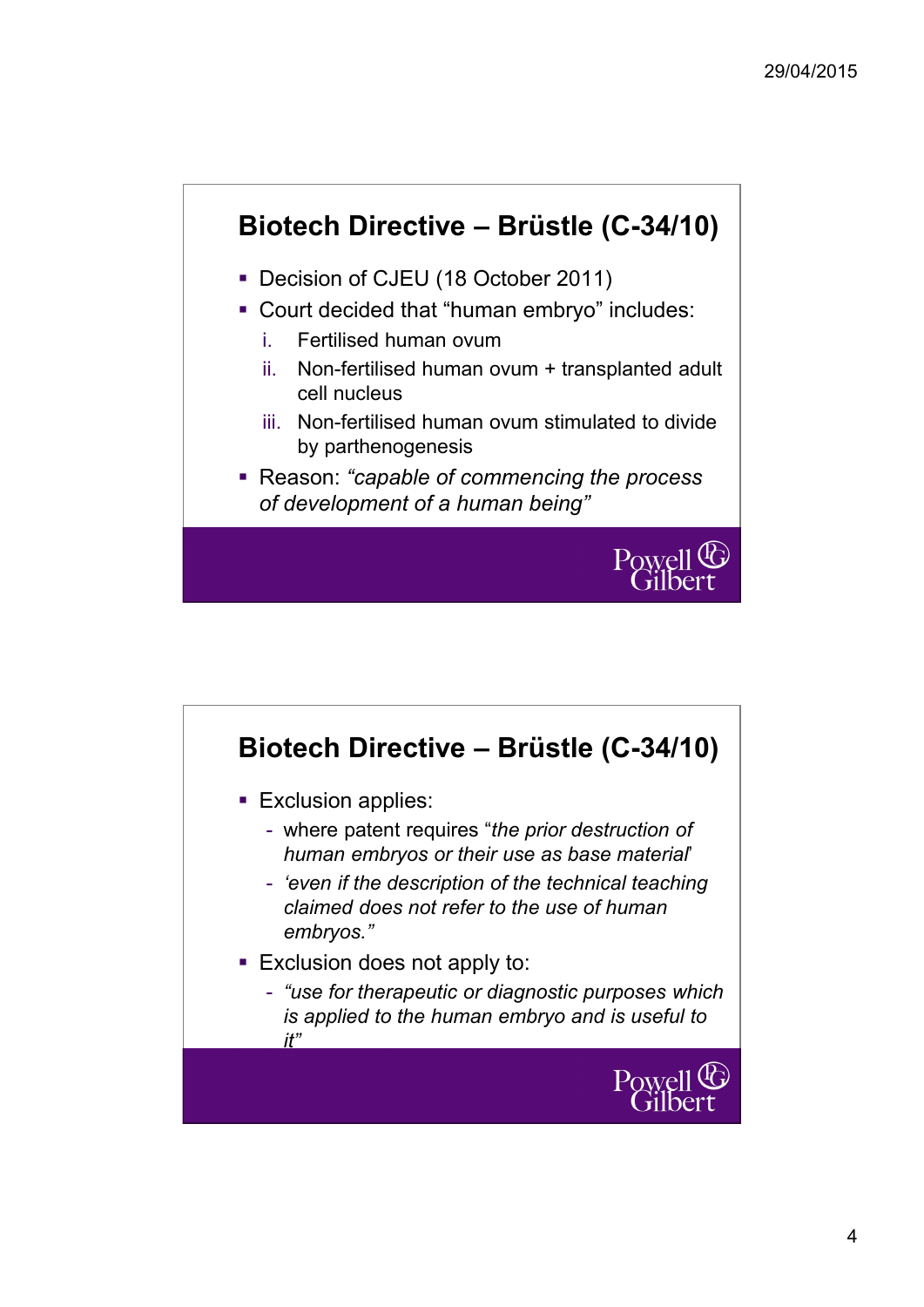# **Biotech Directive – ISCC (C-364/13)**

- Decision of CJEU (18 December 2014)
- *"... an unfertilised human ovum whose division and further development have been stimulated by parthenogenesis does not constitute a 'human embryo', within the meaning of that provision, if, in the light of current scientific knowledge, it does not, in itself, have the inherent capacity of developing into a human being, this being a matter for the national court to determine."*



# **Summary**

- **Patentable**
	- Human stem cells not obtained from embryos
	- Use of embryos for therapies or diagnostics that are useful to the embryo
	- Unfertilised human ova stimulated to divide by parthenogenesis - providing that *it does not, in itself, have the inherent capacity of developing into a human being.*
- **Not patentable**
	- Inventions requiring the destruction of human embryos